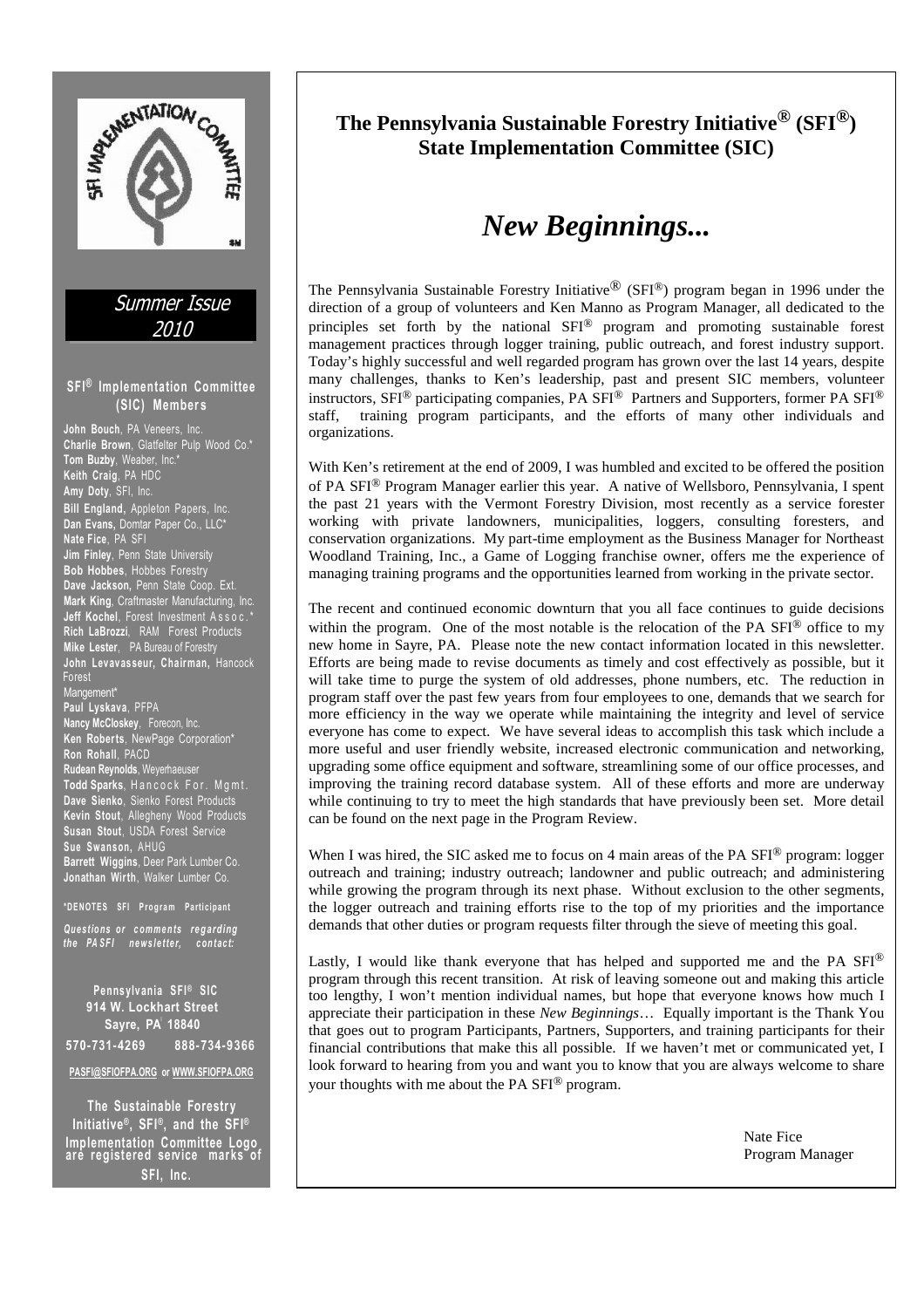## **The Pennsylvania Sustainable Forestry Initiative® SIC**

# **Summer 2010 (Issue #26)**

The Sustainable Forestry Initiative (SFI®) program is a voluntary, industry driven effort developed to ensure that future generations will have the same abundant, healthy, and productive forests we enjoy today.

Created in 1995 by the American Forest & Paper Association (the national trade organization representing the United States forest products industry),SFI® is a program of comprehensive forestry and conservation practices, which now functions under SFI, Inc., a registered 501(c)(3) organization. In order to broaden the practice of sustainable forestry in our state, an Implementation Committee was formed to develop the Pennsylvania Sustainable Forestry Initiative®. Today, the PA SFI® program works to ensure the progress of the national initiative, here in Pennsylvania.

#### **SFI, Inc. Program Participants in PA**

These PA Companies are affiliated with the SFI® Program at the national level through independent third-party certification and provide direct involvement and support to the PA SFI® Program.

**Domtar Paper LLC Forest Investment Associates Glatfelter Pulp Wood Co. Hancock Forest Management NewPage Corp. Weaber, Inc. Weyerhaeuser** 

#### **PA SFI SIC Program Partners**

Program "Partners" are committed to the SFI®<br>Standards and pay a set fee annually based<br>on mill production from PA forests products.

*i* Appleton Papers, Inc. Blue Ox Timber Resources BroJack Lumber Company, Inc. Brooks Lumber & Timber Harvesting Clear Lake Lumber Craftmaster Manufacturing, Inc. Cummings Lumber Deer Park Lumber Heacock Lumber Hyma Devore Lumber Kern Brothers Lumber Company Krumenacker Lumber Company Lapp Lumber Company Lee Brothers Lumber Company on Lumber Company Mick Brothers Lumber Co. Ordie Price's Sawmill P & S Lumber Company Pine Creek Lumber R.J. Hoffman & Sons Lumber RAM Forest Products Salem Hardwood, Inc. St. Marys Lumber Co., Inc.

Wheeland Lumber

# **Program in Review**

*Logger Training & Outreach*

The Block 2 Training Schedule and Course Registration form are included as an insert in this newsletter. They can also be found and downloaded on our website, www.sfiofpa.org. The training schedule is subject to change with new courses being added as they become available. Please visit the website to view the most updated information.

The PA SFI<sup>®</sup> Training Committee is reviewing the current training policies which were adopted in 2006. Currently, SFI<sup>®</sup> trained participants are able to extend their expiration dates to infinity by taking Continuing Education (CE) courses. One potential change is to limit the number of years for expiration dates to 2 years, regardless of the number of hours of CE classes taken. This would ensure that SFI® trained individuals always have access to the latest technology and information, and remain involved with the training program, as well as provide consistency with policies in other states. Current cardholders with expiration dates beyond 2012 would still be honored. To recognize those individuals who go above-and-beyond with their training, we would develop a logger recognition program that would reward participants based on total hours of training received. At the earliest, any training policy changes would be implemented in 2011. We would like to have feedback from loggers on this potential change and hope that you'll contact the office with your thoughts or ideas. We are always looking for new CE training opportunities

The list of "Current Cardholders" found on our website has not been updated since June 27, 2010. We are aware that a few expiration dates on the list are not accurate and a few names do not show. Please be assured that no training records have been lost. Our training record database is being upgraded to meet new demands and improve functionality. Our goal is to be able to update this information on the website more easily and frequently. Hopefully, by the time you read this our goal has been accomplished.

### *Industry Outreach*

Mill visits and face-to-face meetings are an important part of effectively working together and strengthening our program. Economic and time limitations impact the ability and frequency of making these visits. Several mill tours and a few visits with loggers have been conducted. Please extend the invitation if you would like to meet in person. If you were previously a program Partner or Supporter, or are interested in becoming one, we would like to discuss what involvement with the program can mean to you.

### *Landowner & Public Outreach*

We reach out to forest landowners and the general public through a variety of means, including attendance at events like Ag Progress Days, distributing Forest Landowner Packets, partnering with forest landowner associations, our website, writing articles for other publications, etc. We are currently looking at more effective and cost savings ways to deliver the message of sustainable forest management to this user group. One great way is by word-of-mouth through the trained loggers that work with private landowners every day.

### *Program Administration*

With the creation of our new website, www.sfiofpa.org, we are hoping to better serve our customers by increasing information sharing. The new user-friendly format will allow for the posting of current material in a timely manner and be a resource for training information, forms, publications, helpful links, contact information, etc. Several of the site pages and documents are up and running. More content and updated material will be added over the next several months. We welcome any and all feedback regarding the website and hope you will share your thoughts and ideas with us. We understand that not everyone has access to the website or has the ability to use all of it functions. The newsletter and other forms of communication will continue to be an important part of our program.

**2**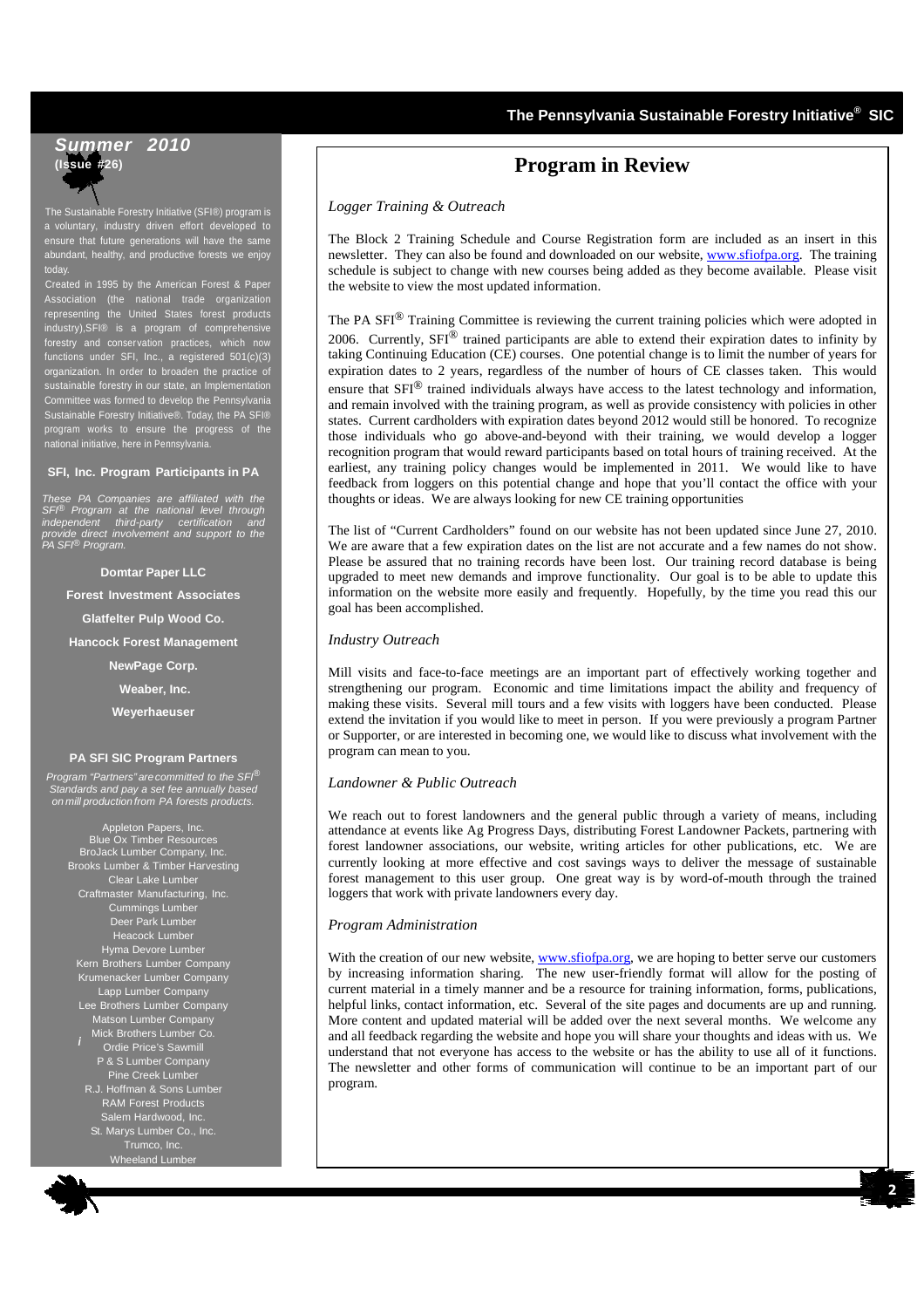# **The Pennsylvania Sustainable Forestry Initiative® SIC**

#### **PA SFI® SIC Program Supporters**

Program "Supporters" help to promote sustainable forestry practices and pledge meaningful contributions.

A.H.U.G. Bingaman & Son Lumber Brownlee Lumber Co. Clarion Timber Coastal Lumber Co. Hobbes Forestry Services Horizon Wood Prod., Inc. Keystone Chipping, Inc. Sylvandale Forestry W.J. Cox Associates

### **Important Updates…**

Effective August 1, 2010, the Pennsylvania Bureau of Forestry now requires in its timber sale contracts that operators have an oil/fluid spill kit on-site and that they comply with DEP notification requirements for any spills in excess of 5 gallons. Information regarding the development of a spill prevention plan or where to purchase spill kits can be obtained from the PA SFI® office.

#### **Inconsistent Practices Form**

Inconsistent practices either cause, or have the potential to cause, problems associated with a timber harvest. Likely issues are soil erosion, failed regeneration, or poor residual stand conditions; all have negative consequences on forest sustainability. The Inconsistent Practices program provides a venue for reporting and addressing these concerns. The form can be downloaded at www.sfiofpa.org under "Forms" or by contacting the PA SFI® office.

## **Revised Regulations Result in Additional E&S Plan Requirements**

Timber harvesters and practitioners will see requirements for additional information in timber harvesting  $E & S$  plans as early as next year. The changes are part of a significant revision to Pennsylvania's Chapter 102 Erosion and Sediment Control and Stormwater Management regulations, which were recently finalized and take effect on November 19, 2010.

Additions to E&S plans includes additional information on the location of surface waters, the location of riparian forest buffers, geologic features and certain thermal information. It is the intent of DEP that this information and the E&S plans for timber harvests can still be completed by trained loggers and practitioners. DEP has invited PA SFI and PFPA to participate in the necessary revision of the Timber Harvesters Action Packet. This new information and any associated revisions to BMPs will be incorporated into PA SFI training courses.

The overall Chapter 102 revision is comprehensive, with most changes focused on major construction and development activities and compliance with federal regulations. A vast majority of timber harvests will not be directly impacted by the major new provisions in the new regulations. This is because the Chapter 102 revision maintains the current requirement that a timber harvest have a minimum of 25 acres of earth disturbance before a timber harvest E & S permit is required.

One reason that DEP did not lower the timber harvest permit threshold or focus more attention on timber harvesting was the good, on-the-ground performance by PA SFI trained loggers and the effectiveness of timber harvesting BMPs.

One of the more controversial aspects of the Chapter 102 revision is riparian buffers. Permitted activities under the Chapter that occur in an EV or HQ watershed will be required to protect riparian buffers around perennial and intermittent streams, and in some cases be required to create and protect riparian forest buffers. These buffers will be protected in perpetuity from development and earth disturbance activities. Exemptions and waiver opportunities to the buffer requirement exist for a variety of activities, such as those that are temporary or linear in nature. Again, only timber harvesting activities requiring an E&S permit (more than 25 acres of earth disturbance) will need to adhere to these buffer requirements.

Once established, some timber harvesting and forest health activities will still be allowed within these protected buffers in future years. Forestry is one of the few activities allowed in buffers by the new regulations. Buffers and streams can also still be crossed with Chapter 105 permits. The new regulations did not satisfy some environmental

groups, who sought mandated buffers on all streams in the state and a reduction in the timber harvesting permit threshold to 5 acres.

Paul Lyskava, PFPA

#### **Emerald Ash Borer Quarantine Extended**

The Pennsylvania Department of Agriculture recently announced a significant expansion of the state's Emerald Ash Borer quarantine, to now include a total of 43 counties covering west and central Pennsylvania (See Quarantine Map on Page 4). This summer, EAB was found in six additional counties in Pennsylvania – Bedford, Cumberland, Centre, Fulton, Somerset and Union. In total, the Emerald Ash Borer has been found in 17 counties in western and central PA.

The announced quarantine expansion was based upon the new EAB detections, as well as recent detections and quarantines in neighboring states. The purpose of the quarantine is to slow the spread of EAB to other areas.

The quarantine order prohibits the movement of certain materials from the quarantine region. This includes Ash nursery stock; any Ash logs, limbs, branches or roots; green Ash lumber; and wood products (such as pallets) containing green lumber. Due to the problems in distinguishing material, the order also prohibits the movement from the quarantine area of all hardwood chips and all hardwood firewood.

Logs and lumber from species other than Ash are not impacted.

Transport of regulated ash materials, hardwood chips and firewood between counties in the quarantine region of the state is allowed. Transport to a contiguous county in an adjacent state requires approval by USDA. Mills, loggers and other businesses within the quarantined counties are able to minimize the impact on their operations by obtaining compliance agreements from the Pa. Department of Agriculture and USDA. Under a compliance agreement, mills will ensure processing or other necessary steps are taken to prevent the spread of EAB. There is no cost for these compliance agreements.

Ash logs and other regulated materials can also move outside the quarantine area during EAB non-flight period of October 1 – March 31 with agreement of the regulators and assurance that the material and residuals will be fully processed and made EAB free by March 31.

EAB was first found in Pennsylvania in 2007. Past experience has shown that the impacts of the quarantine on company operations have usually been temporary and minimal. Violation of the quarantine order could result in criminal penalty and civil fines.

 For questions on how to obtain compliance agreements contact Walt Blosser at Pa Dept. of Agriculture, (717) 772-5205 or wblosser@state.pa.us.

Ash makes up about 3.6% of the forests of Pennsylvania, accounting for about 300 million trees and nearly 5 billion board feet of sawtimber. Ash is also a popular street tree.

**3**

Paul Lyskava, PFPA